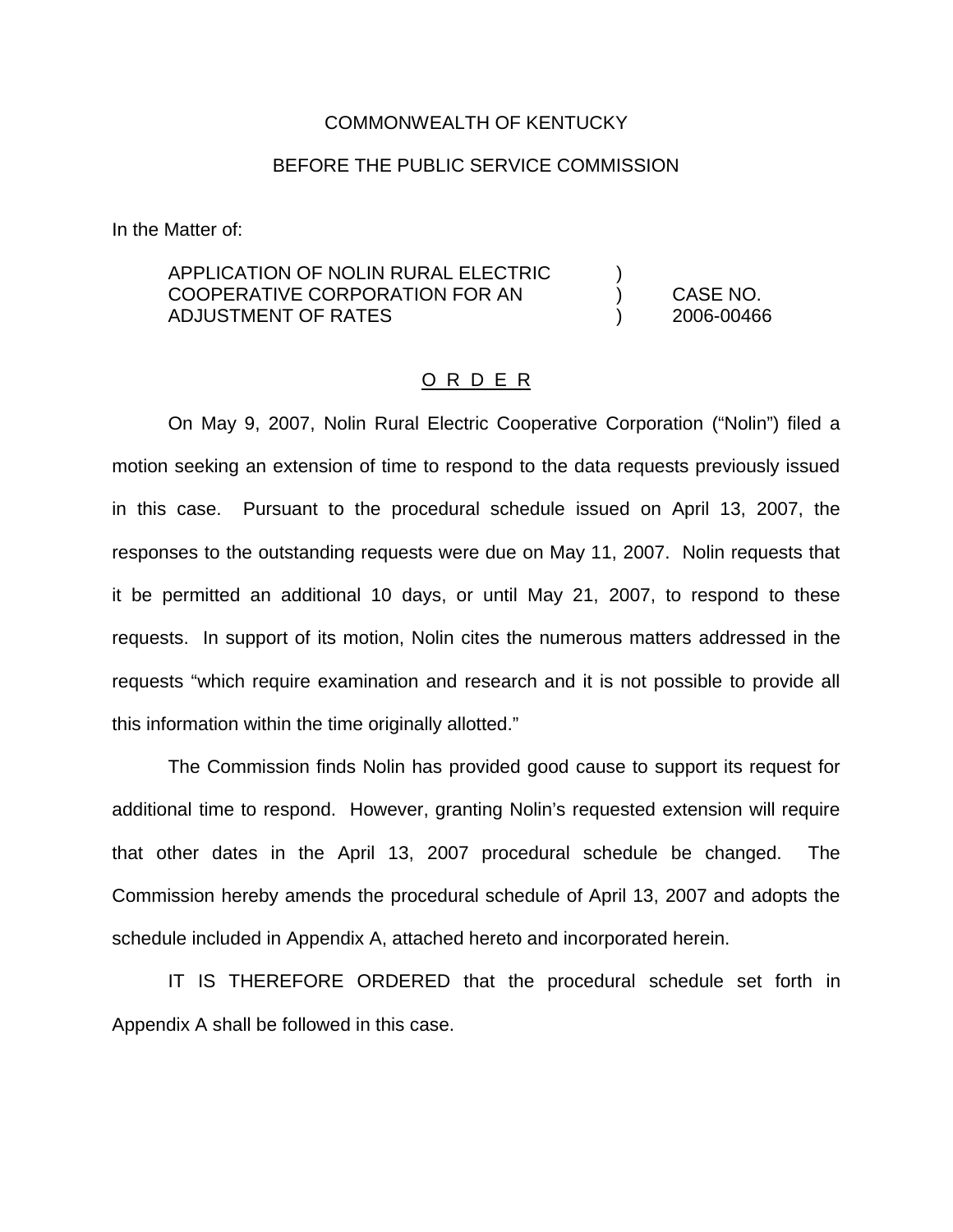Done at Frankfort, Kentucky, this 15<sup>th</sup> day of May.

By the Commission

ATTEST:

**Executive Director**